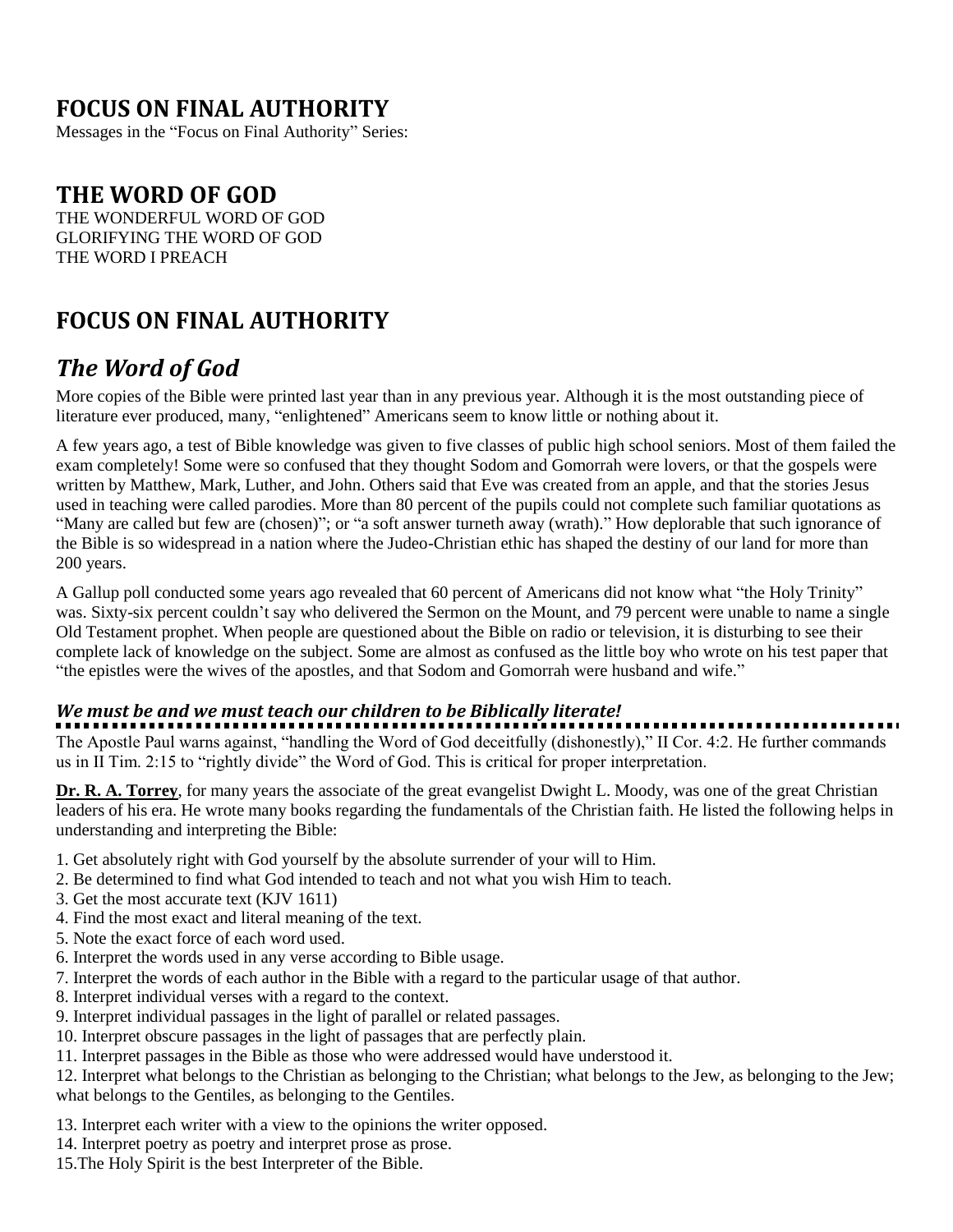# *The Wonderful Word Of God*

Read I Thess. 2:13. The message of the Gospel and the truths contained in the Bible are not the words of men but are surely the Word of God. Some folks minimize the importance of the Bible, but we who are saved maximize it. Why can it rightly be called the wonderful Word of God?

#### **I. It Is Peculiar In Its Making**

2 Pet.1:21. Though men were used as instruments to write down the Bible, the actual Word came from God Himself. It is firm as granite rock----immutable and immovable.

### **II. It Is Living In Its Essence**

It is the germ seed through which eternal life is planted within the soul of a person. Romans 10:17 clearly states that faith comes by hearing the Word of God.

#### **III. It Is Lasting In Its Nature**

Glance at Psm. 119:89. The word of God is settled in heaven. Gold is always gold and cannot be anything else. So the word of God is as unchanging as God Himself.

### **IV. It Is Lovely In Its Structure**

It is like the Empire state building beside a grass hut. That is because the architect of the Bible is God Himself. It has books of poetry, of history, genealogy, etc.

#### **V. It is Lightning In Its Mission**

Divine light by the Spirit of Life through the Word of God inflames man's nature with a new desire to love God and to love man. It is like the electricity that runs swiftly through our house wiring and quickly lights the light bulbs. See Isaiah 55:11 to be reminded of the effective work of the Bible.

#### **VI. It Is Loving In Its Tone**

There are words of judgment to come in the Bible, but even the warning of judgment is to woo the sinner in love to the Lord Jesus Christ. All you have to do is read John 3:16 and a host of other verses and this is easy to realize.

#### **VII. It Is Liberating In Its Action**

Through the Word of God the burden of sin is lifted—we are cut loose from the power of sin that would bind us. The burden of sin is lifted off of our soul through it. To establish that fact, read Psm. 119:11.

#### **VIII. It Is Luring In Its Attraction**

Because of the fact that God was the Originator of the Bible, it should be wonderfully alluring to us. See 2 Tim. 3:16. It charms and fascinates the soul.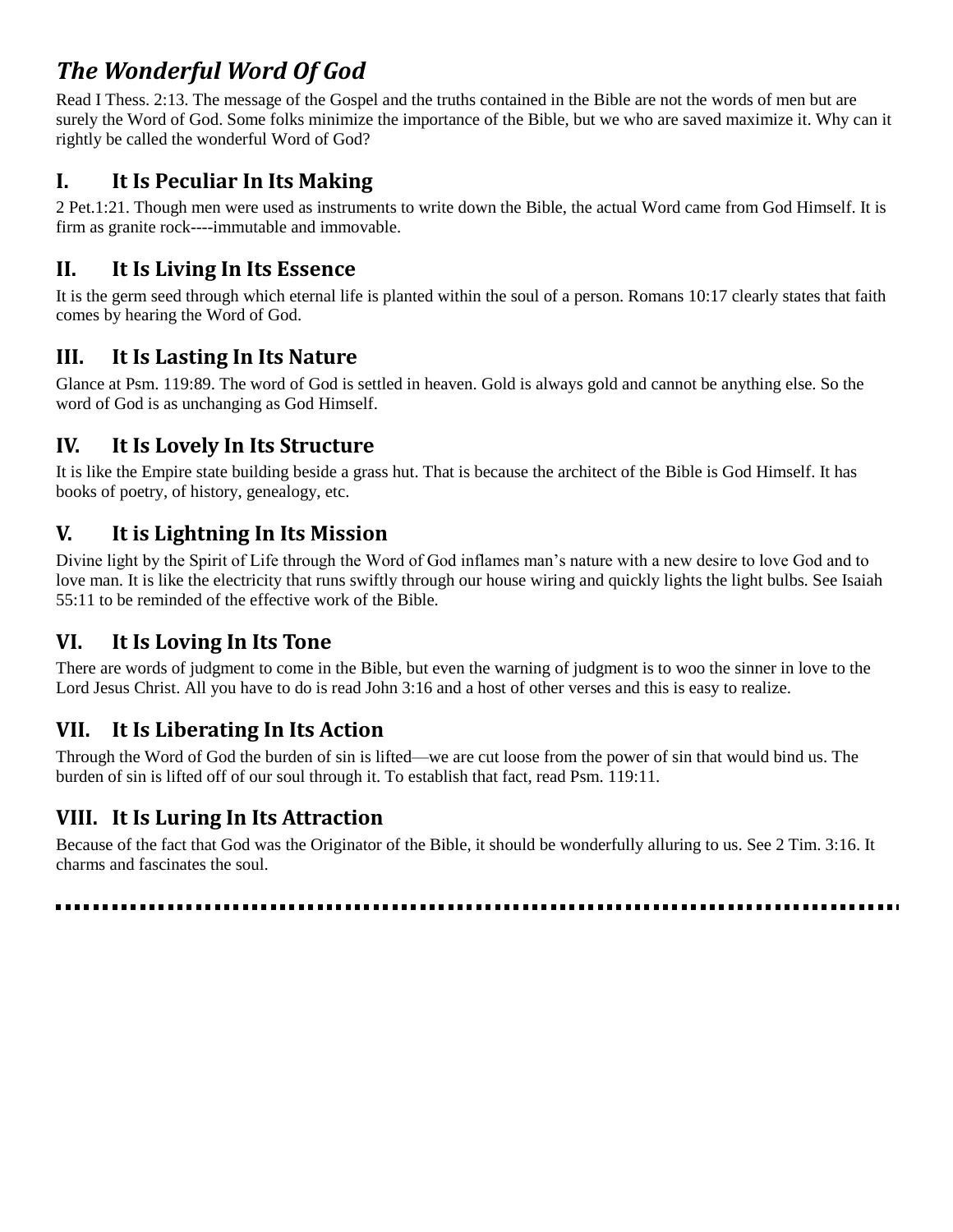### **GLORIFYING THE WORD OF GOD**

By Michael D. O'Neal, Gospel Light Baptist Church– Albany, Georgia

Of the prayer requests in the Bible, the one mentioned in 2 Thessalonians 3:1 - "Finally, brethren, pray for us, that the word of the Lord may have free course, and be glorified, even as it is with you:" is often overlooked. The first part of the prayer request was "that the word of the Lord may have free course." There are always many hindrances to the preaching of the word of God. Sometimes the national or local laws of the land are a hindrance.

The second part of the prayer request is that the word of the Lord may "be glorified." This is a horrible thought to many liberal theologians, because it indicates that we should praise, lift up, and magnify the BIBLE! Let me point out some ways that we can magnify the word of the Lord:

#### **I. WE GLORIFY GOD'S WORD BY OUR REVERENCE FOR IT**

Psalms 56:4 "In God I will praise his word, in God I have put my trust; I will not fear what flesh can do unto me."  $\Box$  Study it)"Ain't it amazing how much light dat de word of God do shine on da commentaries!")  $\Box$  Stand for it

 $\square$  Show It in the way we live

#### **II. WE GLORIFY GOD'S WORD BY OUR RELIANCE UPON IT**

1 Thessalonians 2:13 – "For this cause also thank we God without ceasing, because, when ye received the word of God which ye heard of us, ye received it not as the word of men, but as it is in truth, the word of God, which effectually worketh also in you that believe."

Rely on its Accuracy Rely on its Admonitions Rely on its Ability

#### **III. WE GLORIFY GOD'S WORD BY OUR RECEPTION OF IT**

Acts 17:11 - "These were more noble than those in Thessalonica, in that they received the word with all readiness of mind, and searched the scriptures daily, whether those things were so."